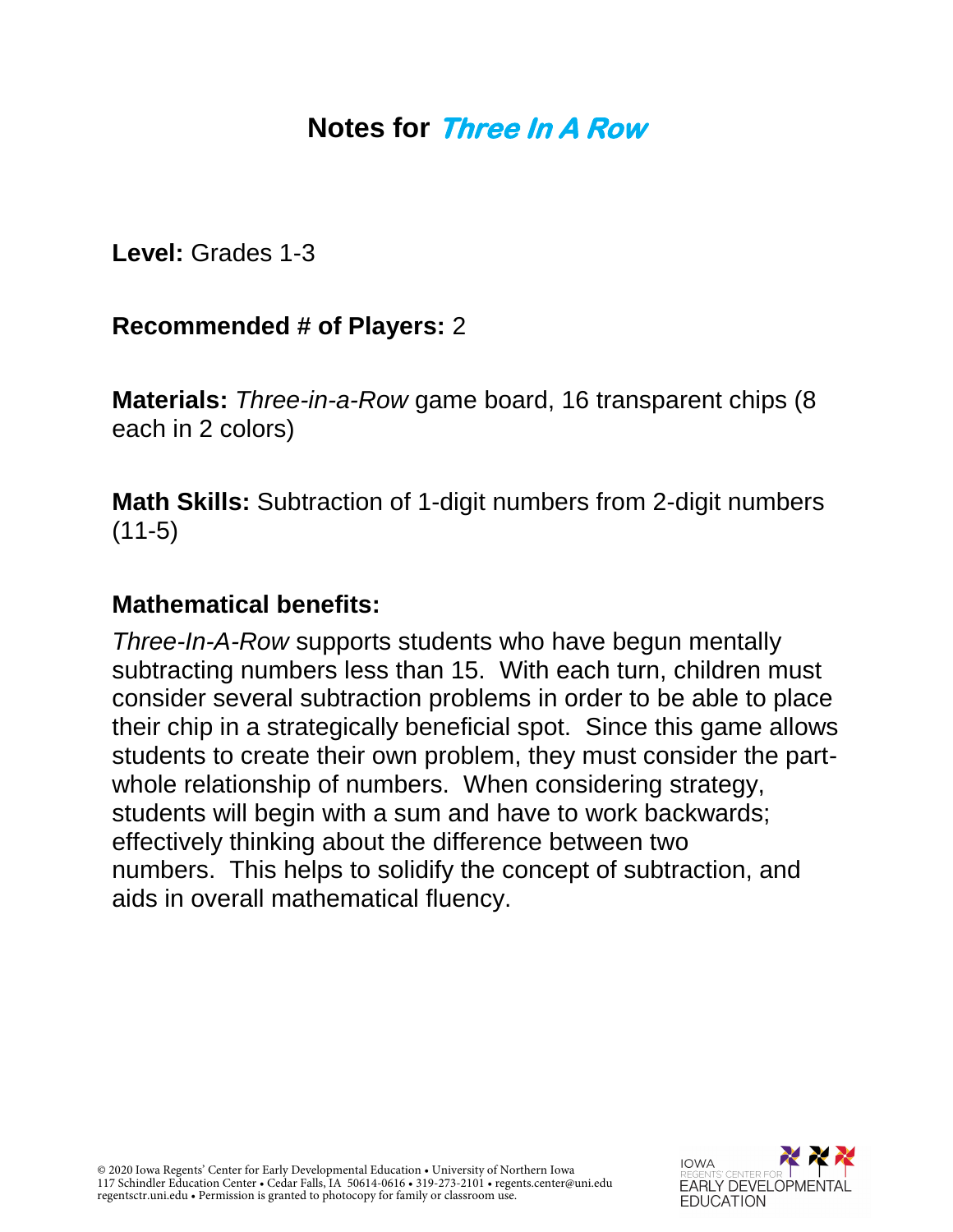**Three-In-A-Row**

#### **Number of Players:** Two **Materials:**

Three-in-a-Row Board 16 transparent chips, eight each of two colors

- 1. Players each take all the chips of one color.
- 2. Players decide who will go first.
- 3. The first player chooses one number from the green grid and one number from the yellow grid and puts a chip on each number.



4. The player then subtracts the smaller number (on the yellow grid) from the

larger number (on the green grid), finds the answer in the large square, and covers it with a chip. The player then removes his or her chips from the yellow and green grids.

- 5. Players take turns choosing one number from each grid, subtracting the smaller number from the larger number, and covering the answer on the large square with one of their chips.
- 6. If a number is already covered on the large square, the player cannot cover it again.
- 7. The first player to get three chips in a row – vertically, horizontally, or diagonally – is the winner.





© 2020 Iowa Regents' Center for Early Developmental Education • University of Northern Iowa 117 Schindler Education Center • Cedar Falls, IA 50614-0616 • 319-273-2101 • regents.center@uni.edu regentsctr.uni.edu • Permission is granted to photocopy for family or classroom use.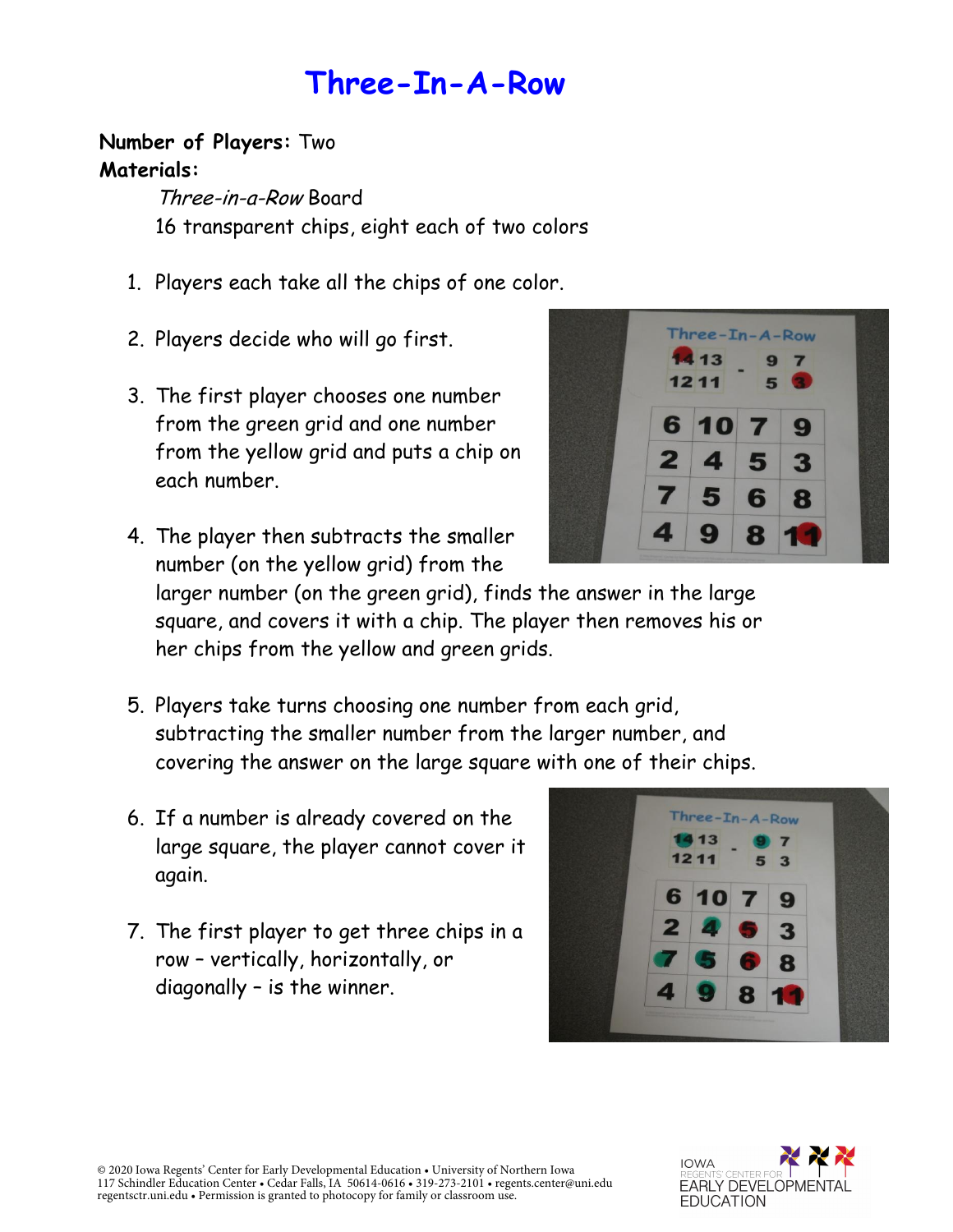# **Three-In-A-Row** 14 13 - 9 7 12 11 5 3

| 6            | 107                     |   | 9   |
|--------------|-------------------------|---|-----|
| $\mathbf{2}$ | $\overline{\mathbf{4}}$ | 5 | 3   |
| 7            | 5                       | 6 | 8   |
| 4            | 9                       | 8 | 111 |

© 2020 Iowa Regents' Center for Early Developmental Education • University of Northern Iowa 117 Schindler Education Center • Cedar Falls, IA 50614-0616 • 319-273-2101 • regents.center@uni.edu regentsctr.uni.edu • Permission is granted to photocopy for family or classroom use.